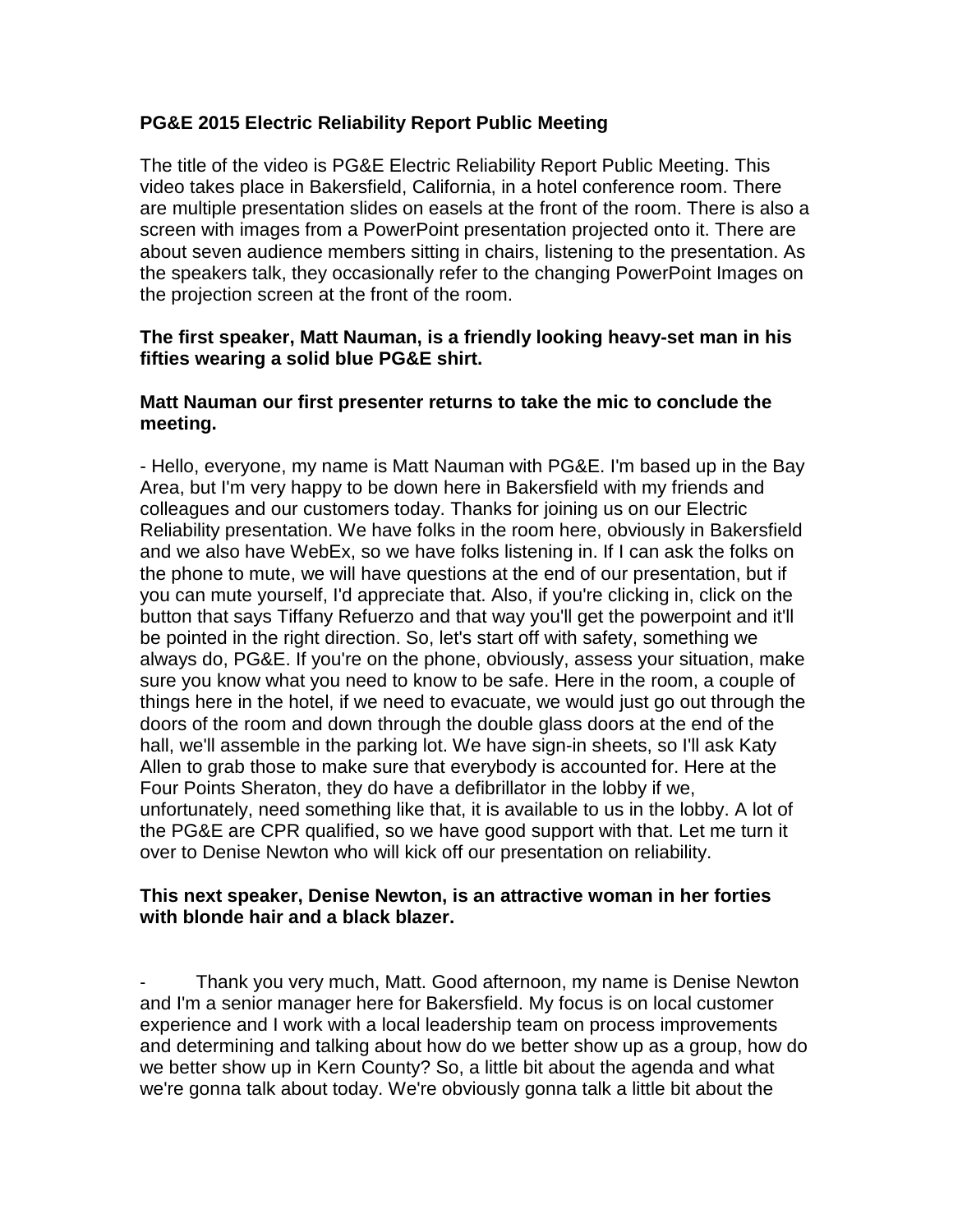electric system. We're gonna talk a little bit about power outages and interruptions, what causes them, and what are we doing to help prevent power outages or your lights to go off during the day and during the evening. We're also looking at system-wide and local reliability statistics as well as what we're doing in our community and on our system to continuously improve reliability to keep your lights on and your power on, and then we'll have some time for questions at the very end. So, we've been energizing California for over 150 years. This is just a few statistics. We serve over 16 million people and we have 70,000 square miles. So basically, we're at the tail end of our service territory and we go all the way up to the Oregon border, and one of our regulators is the California Public Utility Commission. The employees here are very passionate about the community. We have over 600 employees that live and work here in Kern County and we also support this community in many ways through volunteer hours that we support the community where we go out to different organizations. If you look at the pictures at the bottom, we do a lot of safety presentations. Safety is very, very important to our organization. We want people to be safe around our equipment and our facilities, and we also give scholarships to many students. We just recently gave a Solar Suitcase Award to a student at North High School where they are going to go for eight days to Kenya to be able to take this solar technology to help the people of Kenya which is really an amazing opportunity. We have also given over \$600,000 in Kern County through the community, through charitable giving. You can see up here some of the property taxes that we pay and the franchise fees that we pay to the city and the county. Hold on, I wanted to go back. A couple of organizations that we also support here locally that's important to this community are the Boys and Girls Club. There's a dodgeball tournament that we support. There's a lot of other funds. We do a lot of internships, job shadowing. We also work with the Alzheimer's Disease Association of Kern County and many other organizations. So, public safety and communicating with our customers is very, very important, and so one of the things that we started in the past few years is letting customers know what work we're doing out in the field, whether it's electric or gas, what we're doing to support the system and to support our community, and so some of that includes leaving door hangers on their doors if we're gonna be doing work in their area. We'll call residents if their home will be impacted by an electric outage or a gas outage, but also you may be curious about different projects or work that's going on in your community, and typically, if you're near the site of the work, you're gonna receive a letter or an in-person door-to-door discussion with somebody that's gonna talk to you a little bit about why we're doing the projects. We're gonna talk a little bit about some of those today. So, I wanted to introduce now Steve Calvert and he's responsible for our reliability system-wide for PG&E, so come on up.

- **Steve Calvert walks to the front of the room. He is a slender man in his forties, wearing an white shirt and tie. He wears glasses and has close-cut gray hair.**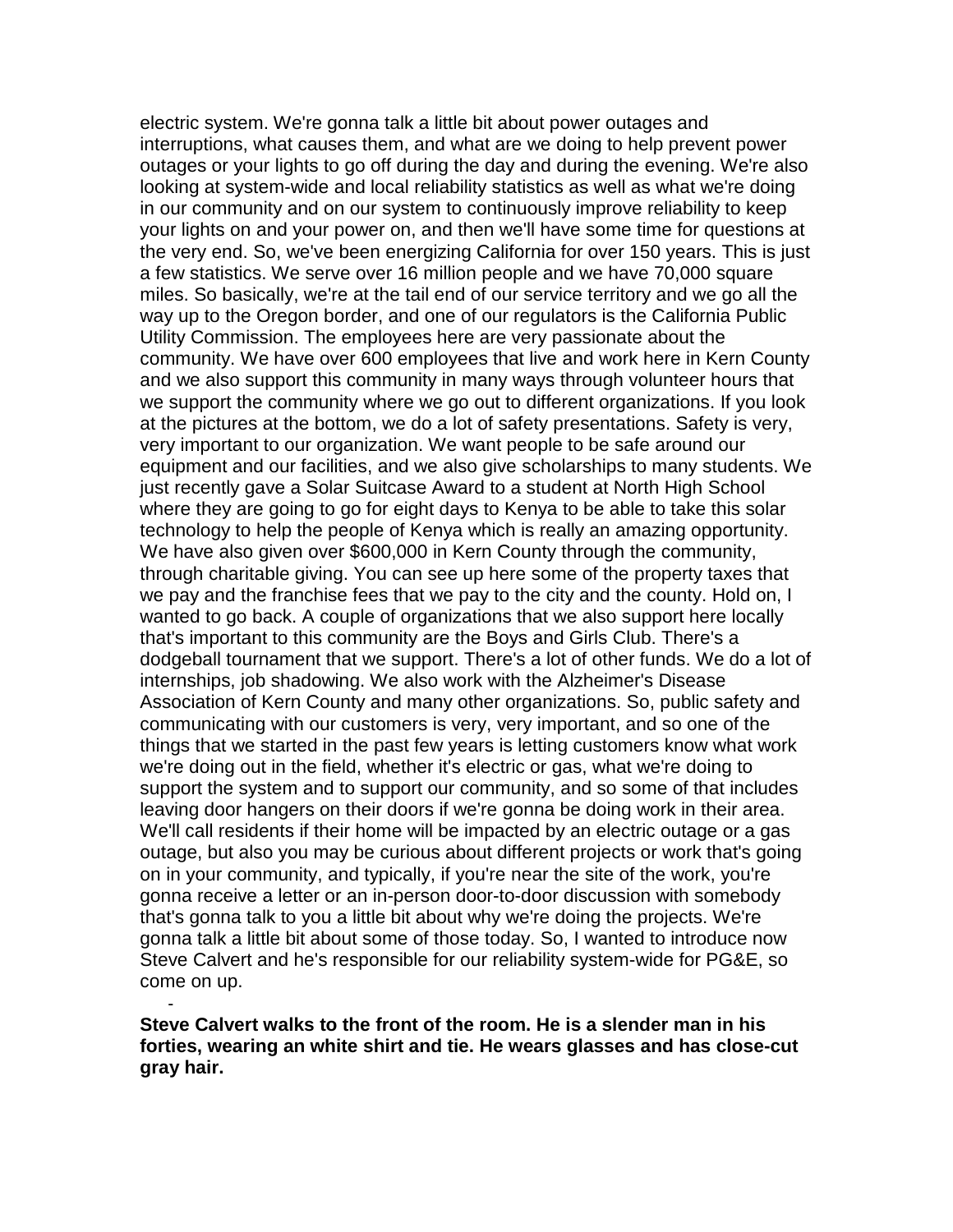- Great, thank you, Denise.

- You're welcome.

- Good afternoon, everyone. I'm pleased to be here to talk to you about PG&E's electric reliability. PG&E owns and operates over 140,000 miles of electric distribution facilities, that's about 113,000 miles overhead line as well as 28,000 miles of underground line, that constitutes about 3200 circuits across our service territory. We also operate over 18,000 miles of transmission lines. So, you might be curious where our power comes from and how it actually gets to your homes. So, PG&E gathers energy from a variety of sources as you can see on the left slide. We have company-owned generation as well as various distributed energy resources including wind, solar, nuclear, et cetera, that power is generated from around 13,000, I'm sorry, 13,000 to 25,000 volts, it's then stepped up to a higher voltage where it's transmitted to the load centers, so the middle section of the slide talks about our transmission system. You might recall, we have over 18,000 miles of transmission, constitutes 60,000 volt lines, 115,000 volt lines, two 30,000 volt lines, and then the 500 kV lines are the ones that you see up and down the Central Valley on the large transmission towers, that power is then taken into the local neighborhoods and it's stepped down at a substation to what we call distribution voltage or our distribution circuits, that's typically distributed at, most commonly, at 4 kV, 12 kV, or 21 kV. It's then taken to a transformer that might be on your street either subsurface or on a pole, and then it's stepped down to a lower voltage before the power comes into your home. So, why are there outages at PG&E? Our goal is actually not to have any outages, but there are a certain number of cases that are outside of our control. Some of the major causes of outages include weather. Last year, it's noted in our annual report, there was a number of lightning storms that struck our service territory. We do have major events, major storm events that strike as well, I'll get into those definitions in a moment. Animal-caused outages are a big driver of outages on our system, whether that's birds or squirrels et cetera. Equipment failure is a major cause. Vehicle accidents, that's either cars driving off the road. It could be agriculture equipment striking a down guy or a pole or even large trucks running into a line, so vehicle accidents are a major cause and then third-party dig-ins or construction dig-ins are another driver of our outages. So, before I get into the metrics, the way we track reliability, I want to talk a little bit about the reliability categories and how we classify various outages. Momentary outages are those outages that last less than five minutes, more often than not, they're like five to 25 seconds in duration, you might see your lights blink and then come back on, that would be classified as a momentary outages. Outages that are greater than five minutes are known as sustained outages and that's the category of outages that I'll be talking about shortly, those are longer duration outages. We also have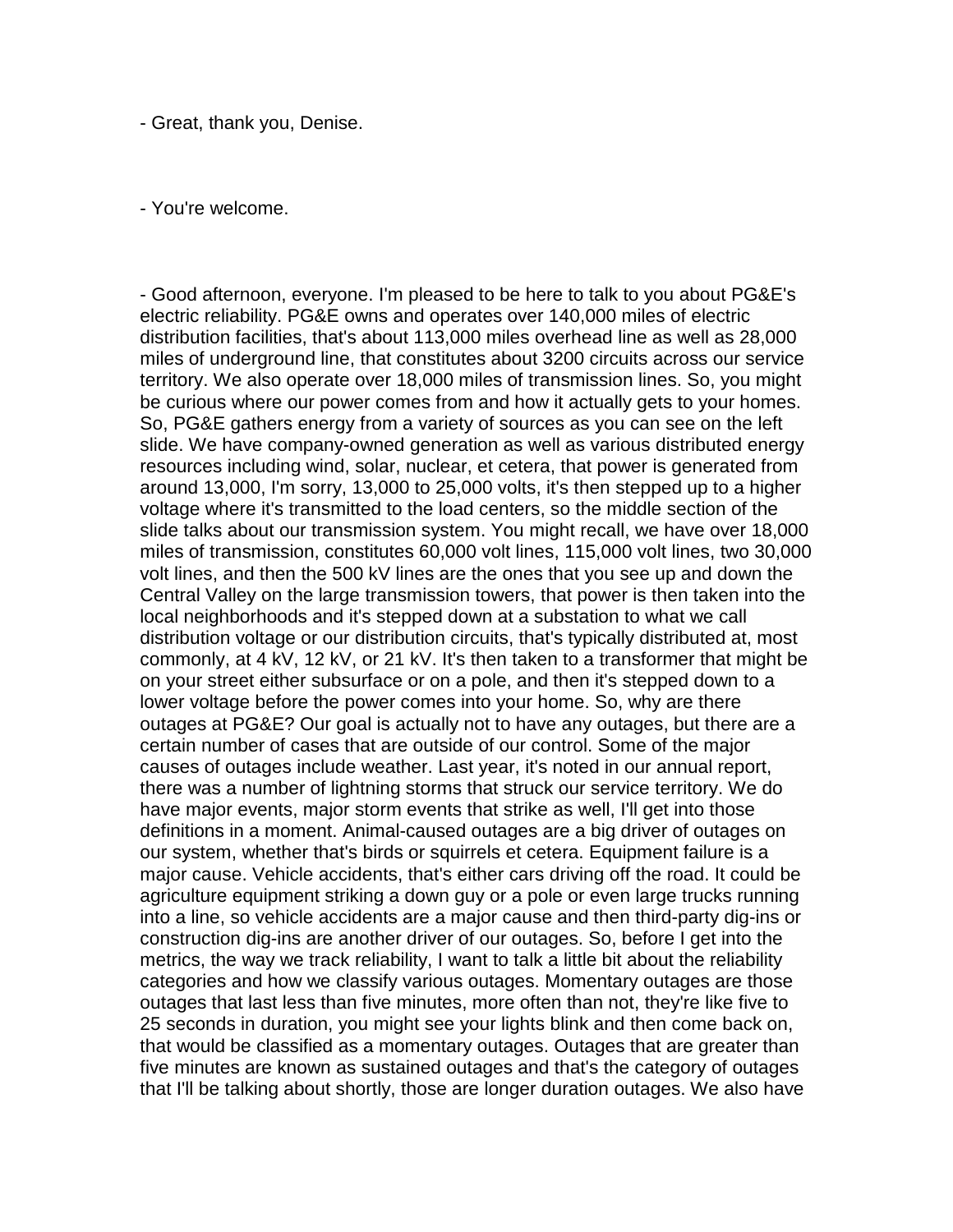planned outages. Denise talked earlier about upgrades that take place on our system and replacement of facilities. We notify customers in advance, businesses as well as residential, and coordinate planned outages, so that we can do our necessary work, and then there's a category known as major events or major event days if you will. Typically, they've been averaging about six a year where it's a very unusual event and for reliability statistical purposes, those days are factored out of our reliability statistics. So, moving on, how does PG&E even know you have an outage and then how does that all roll up into our reliability system and improvement plans? On the left side of the screen, you'll see various sources of reliability data that comes to us. One is smart meter data. We have smart meters deployed across our system, they give us information on the voltage at customers' homes, whether there's a power outage, whether power's been restored as well as various other information. We get calls from customers, now that's still important part of customers notifying us. They all often tell us they heard an explosion or a line's down at a particular location, that all feeds into our response plans which I'll get into, and then we have automated systems where remote-controlled equipment that has sensors and relays in it that detect outages and immediately respond to our operating centers, so that they know when outages occurred. So, that information from all these various sources is gathered, much of it automatically, into our automated databases, although, some of it is logged manually such as the cause of an outage, that's all put into our outage systems and that translates into various industry-wide or industryused metrics such as`SAIDI, SAIFI, and CAIDI which I'll get into on the following slides. So, how do we manage reliability and once we have an outage, what's being done about it? So, the first step which all of you may be familiar with is immediate response. When an outage occurs, we have mostly typically a troubleman that's dispatched to the location where the outage was reported. They do various investigations, they evaluate the situation and then further resources are dispatched based on the severity of the outage. We have daily outage reviews which occur, most often there's a system-wide call at 8 AM where we talk about the outages that occurred the previous day, the duration of those outages, how many customers were affected, what improvements might be possible from our response in the previous day, what kinda actions we need to take to prevent outages from occurring again, so that's a system-wide call where we talk about the major events. There's also at a local level such is here in Bakersfield, we have weekly and as well as monthly meetings where we go over the outages that occurred locally, we look at repeat outages, the causes of those repeat outages, and we actually take actions such as putting up bird guards or spreading conductors or addressing any sort of deficiency in the system on an immediate turn level. I'll share with you some statistics shortly, but those statistics help drive our annual programs. So, we have annual programs of over \$200 million that we spend in upgrading electric lines, putting in distribution automation, so we can restore power faster, replacing cable, replacing transformers, installing fuses, various types of investments to limit the impact of outages when they do occur. So, I won't go through the formal definition of all these metrics that, what will tell you is the primary metrics that we use to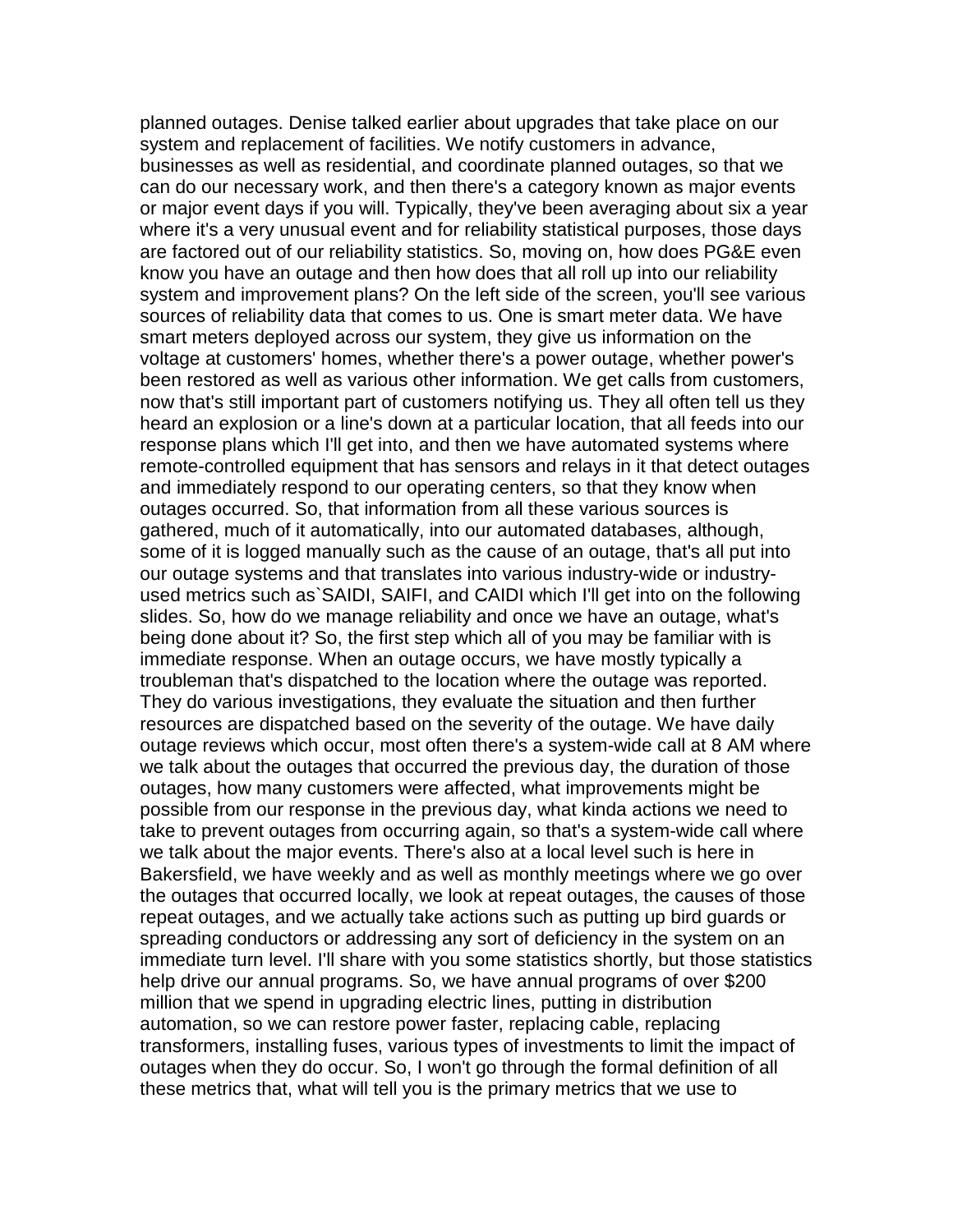measure electric reliability performance are SAIDI, SAIFI, CAIDI, and MAIFI. So, SAIDI is basically the duration of power outages that a customer may experience in a given year. So, if you've had two outages a year and they were a hundred minutes each, your SAIDI would've been 200. SAIFI is the frequency, that's how often your power goes out on a sustained basis. If you had one outage during the year, your SAIFI or your interruption frequency was one. CAIDI is a measure of how good we are at restoring power after an outage occurs, so this is the average restoration time, so once the outage occurs, how quickly do we get out there and restore customers and return the system to normal, and then MAIFI is very similar to SAIFI, but it's more on a momentary basis. I talked earlier about the definition of a momentary, we also track those short outages that occur. So, how's PG&E been doing? I'm pleased to announce that last year was our seventh consecutive year of record reliability. As you can see from the charts on the page, the average duration of outage from 2010 has dropped 39%, down from 157 minutes down to 96 minutes, so significant improvement and there's even better news for the Kern district which we'll talk about shortly. From a frequency perspective, you can look at our SAIFI, again this is the number of interruptions a customer might experience, and again this is on the average, so you'll see some fractional numbers there, but we've dropped from 1.2 to .877, so that's less than one outage a year on average, and then the duration is the middle chart that we talked about, that's really how quickly we get the power back on, so we see about a 20 minute improvement in restoring customers once an outage does occur. You might ask how did we get there, how has PG&E seen such a significant improvement in reliability? Well, we made a significant number of new investments in our infrastructure, whether that's additional conductor replacement, replacing small wire, and wire with numerous splices in it. We've also deployed a lot of new technology around remote control and smart switches, so PG&E on just about 750 circuits, we have remote control capability where the smart switches will actually detect an outage, automatically reroute the power, and minimize the outage section automatically to a much smaller segment, so before a first responder is even dispatched, the system has already healed itself if you will and minimized the outage to a small segment. We have targeted programs which really look at our poor performing circuits and I'll talk about that shortly. We track the performance of all 3200 circuits across the system. We identify certain trends and we go out and we tackle various circuits every year as to what we call our worst performing or targeted circuit program, and we've also made a number of improvements in emergency response. We have a meteorology department, we track storms as they're coming in. We have a storm outage prediction model and it helps us determine where we should pre-staff our crews anticipating outages that might occur. So, how is our reliability in Kern division which is here in the Bakersfield area? I'm pleased to report that the numbers are actually even better. In the last 10 years, we've gone from 173 minutes which is 10 years down to 80 minutes last year, so that's the unplanned outages that have occurred across the system, so we've seen about 55% improvement there. You can see the numbers for yourself, from a frequency perspective, about one and half outages 10 years ago and now we're down to .87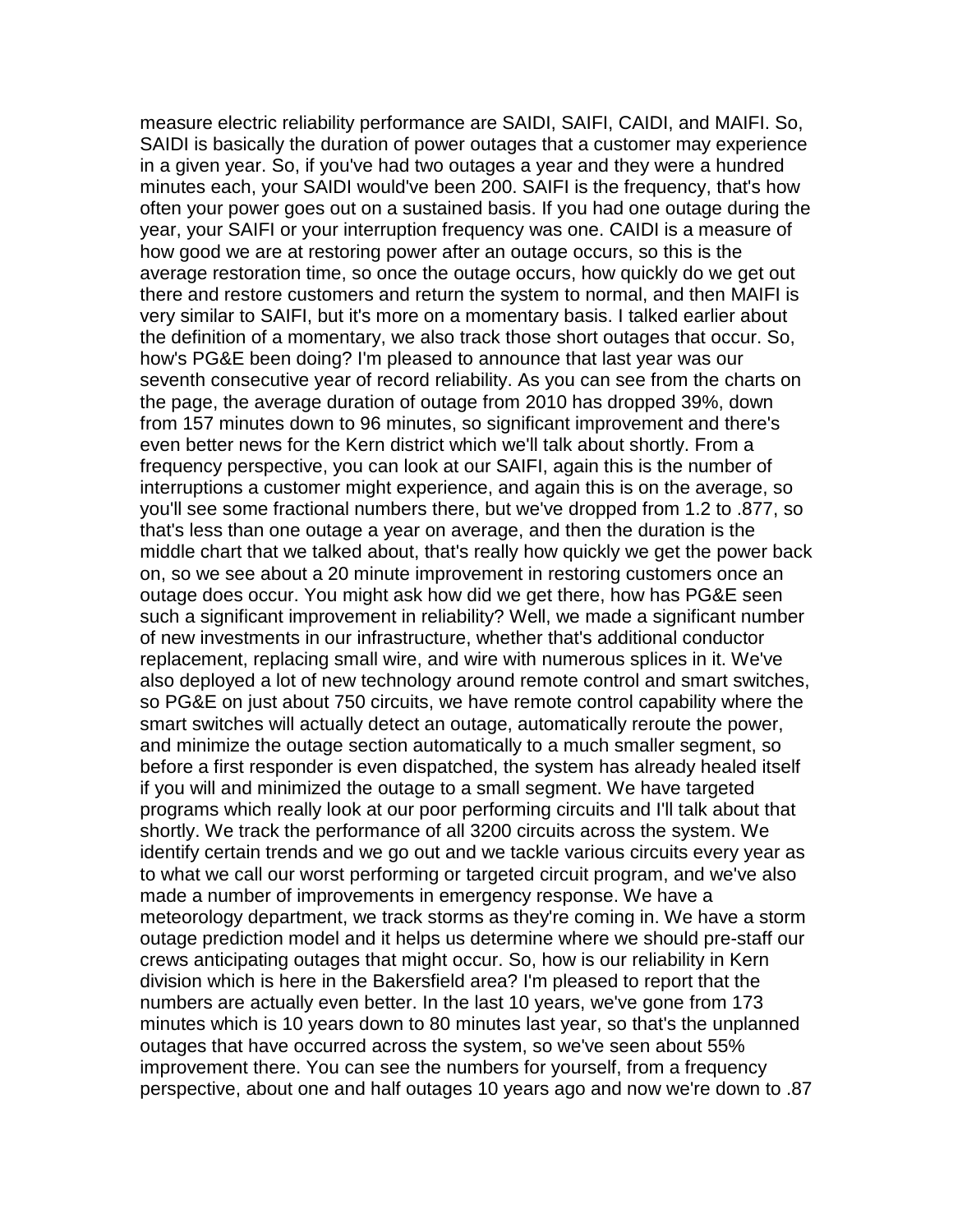or .862, and from a restoration perspective, you can see we've got about 20 minute improvement there and getting the lights back on faster. So, I talked earlier and this is a key part of our annual reliability report, we are required to report out on our worst performing circuits, so on the next two slides, I've identified 33 circuits, there are some duplicates, but they're selected based on the average duration of interruption over the past three years as well as the average frequency of interruption. Since we're here in Kern division, I've taken the opportunity to identify three circuits there's two on the duration page and one on the frequency page which is shown on the poor performing list. We'll also talk about what we're doing to improve the performance of these circuits. This is the frequency list as you can see. I think earlier I talked about the average customer in Kern had seen .862 interruptions per year, this particular circuit serving 358 customers saw about three times that many, 253. You'll find from the map as well as discussions later that these are rural circuits on the east and the northeast as well as the eastern part of Bakersfield. So, again, the poor performing circuits or the circuits targeted for improvement are actually shown here geographically. On the left of the screen, you'll see a system map showing the 33 circuits that were identified. Towards the bottom here, you'll see Bakersfield and three circuits identified. On the right, it's a little more specific, we've traced a portion of those circuits and the locations may actually be familiar with you as to where they're located. And more specifically, the three circuits are designated as the Poso Mountain 2101, Kern Oil 1106, and Lamont 1104. There's a brief description of where they're actually located and some of the causes of outages and what really drove their performance over the past three years. The first one, the Poso Mountain, you can see that we've had a number of animal-caused outages as well as weather-related outages on that circuit. PG&E has identified that as a poor performing circuit. As a result, we made a \$1.1 million investment in reliability on that circuit in 2014 and we're seeing improved results thus far. The Kern Oil circuit serves 668 customers. We've had a number of equipment failure events out there. The reliability team has since gone in and made some targeted improvements if you will to further sectionalize outages. One of the keys to improving reliability is that when an outage occurs, you wanna minimize the scope of outage, you wanna keep it as small as possible, so we do that through installing fuses and sectionalizing equipment to minimize the impact of customers and that impact on customers, and that's happened on the Kern Oil 1106, and then Lamont which serves 358. We've had a significant number of third-party caused accidents there, that's cars or as I talked about earlier farm equipment striking poles and thus causing outages, and we made some improvements on that circuit as well as we have other major improvements planned for 2018. So, with that, I know it was a high level of the PG&E system as well as a little bit of information around our performance here in Kern division, I'd like to hand the presentation over to Alexis Herrera and Brian To. Alexis is a project manager here for us. She leads the execution of many of our electric reliability projects here in Kern division, and I'm pleased to introduce her, Alexis?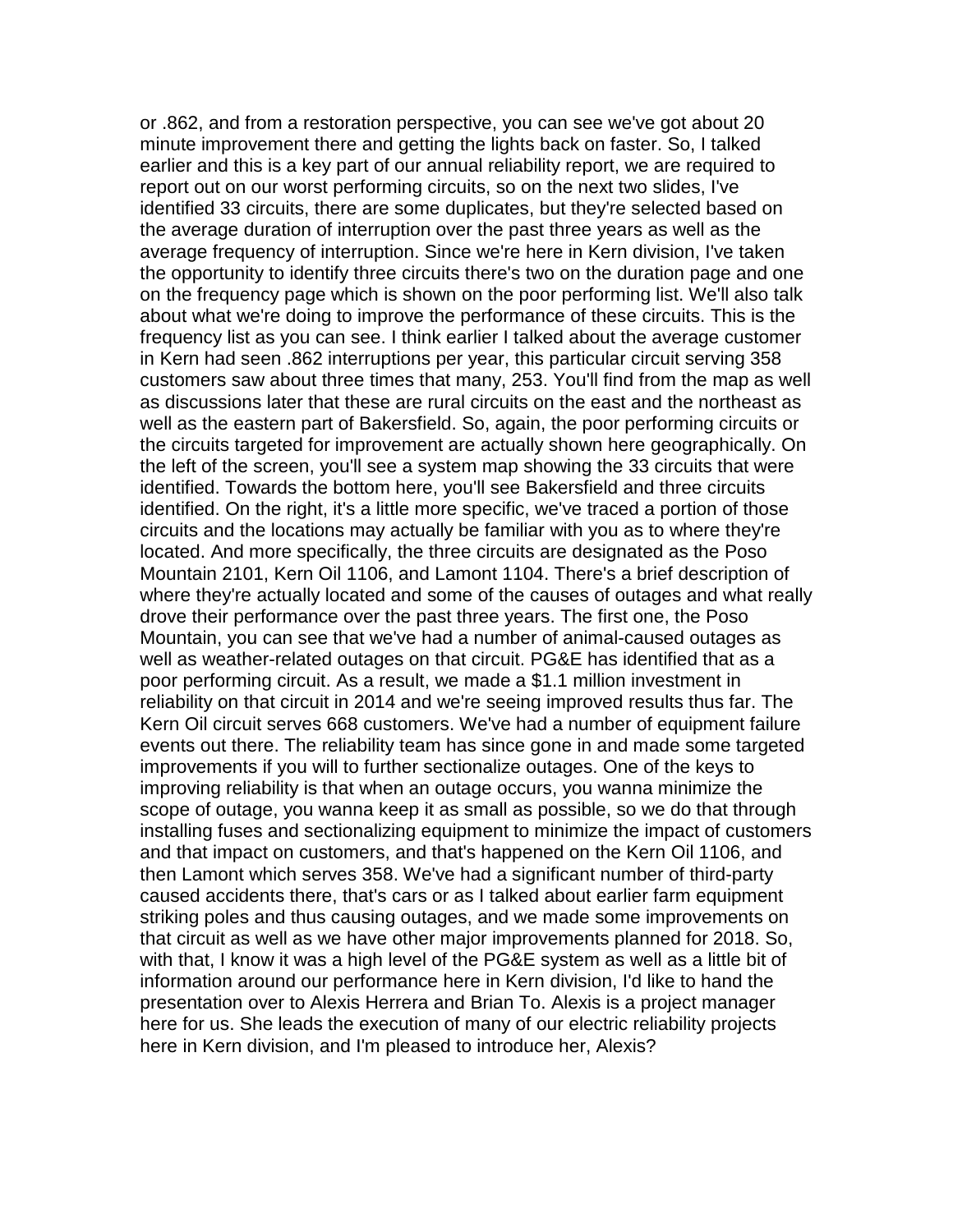- [Matt] Thanks, Steve. And again, just in case you joined us late on the phone, if we could ask you to mute. When we're through with the presentation, we will open it up for questions both in the room and on the phone, so I'm gonna hand it over to Brian and Alexis.

### **The next Speaker, Brian To, is a fit middle-aged man with dark salt and pepper hair. He wears a beige PG&E shirt and black pants.**

- Thank you, Matt. Good afternoon, my name is Brian To. I am the distribution reliability supervisor for the Central Valley region which consists of Stockton division, Yosemite which is Merced, Fresno, and Kern. I reside in Stockton. However, we do have a local person as far as one person from my team, Juan Castillo, he lived and worked here in Bakersfield. He's in charge of reliability for the Bakersfield division. So, basically, this is the outline of Kern division or Bakersfield division. So, Kern division consists of 214 circuits. So, what Steve alluded earlier, we have three circuits that's on the worst performance. There are 214 circuits here in Kern division. Kern division has basically 9,165 miles and so basically, Kern division's basic cover of Kern County, obviously, San Luis Obispo County, and part of Santa Barbara County. There are five service centers in Bakersfield and the main one is located on Wible Street. Right, correct, Wible? So, as you can see, that's basically the top here, and here's our capital investment as far as in Kern County for electric distribution and transmission. In 2015, we invested \$133 plus million in Kern County and 2016, by the end of this year, we will be spending close to \$184 million and we plan to invest \$199 million in 2017 and a little bit over \$207 million in 2018. What does that consist of? Basically, upgrading substation, reconductor line, install new line overhead and underground, and also install protective equipments which Steve had talked about as far as smart technology. We talked about self-healing circuits. At this time, there are 42 self-healing circuits in Kern County and we plan to add three more for 2017. And Steve was talking about as far as reliability in Kern division as far as the minutes-wise, CAIDI and SAIFI. Here in Kern division, you see basically in 2015, there was 173.9 minutes, I'm sorry, in 2016 compared to 80.3, so it's a 50% improvement as far as within the 10 years, so we've done a lot of work and seen a lot of improvement as far as for the Kern division, and as you can see, also the SAIFI number, 1.46 in 2016 compared to .862 in 2015, so yeah, it's quite a bit reduction, so we're happy, obviously, we wanna continue to improve, so that's my team and I and Steve and his team and Alexis and her team will do everything we can in order to improve the reliability for Kern Division, so Alexis?

### **Brian hands the mic to Alexis Herrera. She is an energetic woman in her thirties with curly long brown hair and a midnight blue, button-down PG&E shirt.**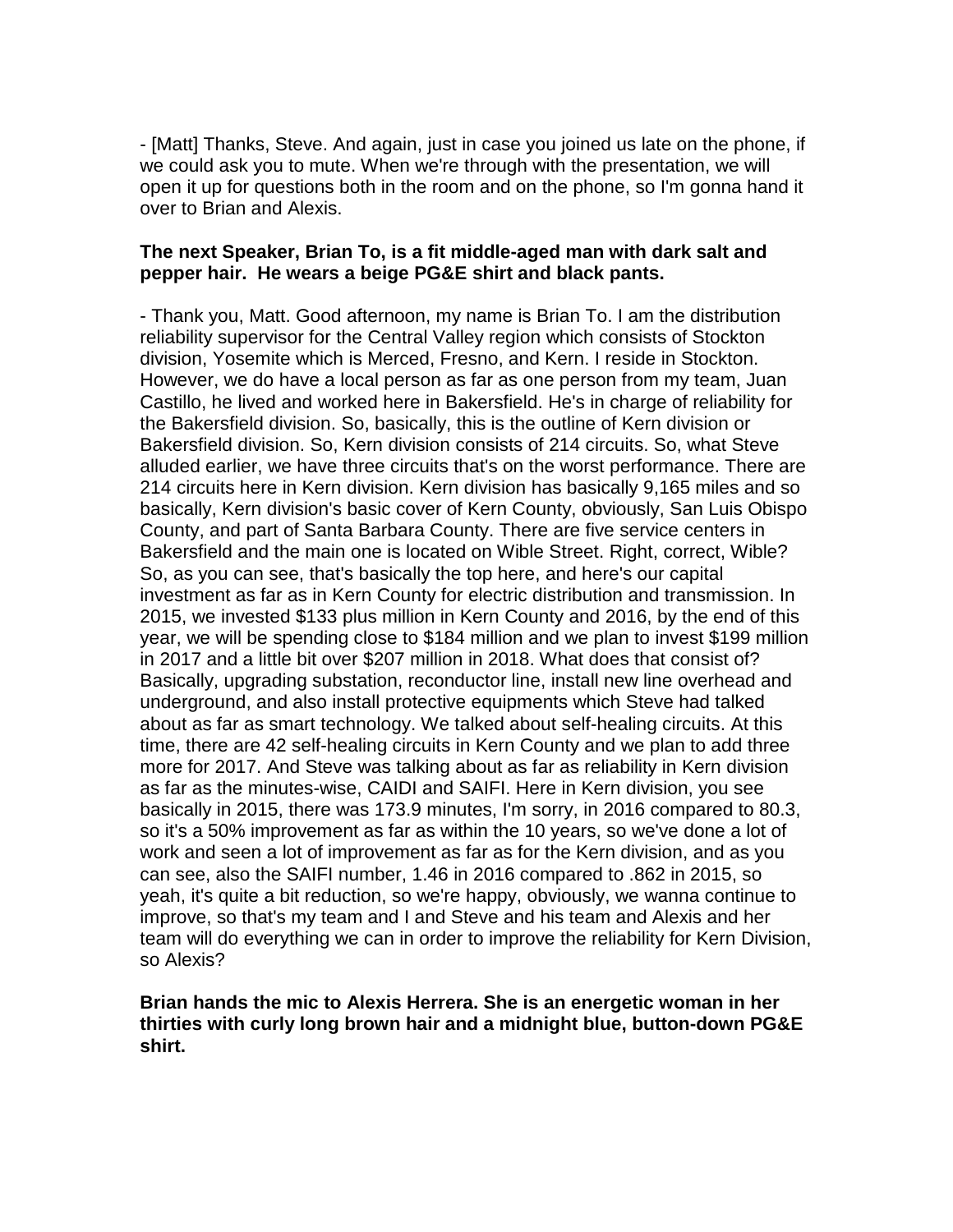- All right, thank you, Brian. Again, my name is Alexis Herrera and I'm a project manager here at PG&E. I cover both the Fresno and the Bakersfield areas. I've been a project manager for about eight years serving both this territory and Fresno as well. So, I wanted to highlight several projects, this is not all-inclusive, of course, we do dozens and dozens of projects in the Kern area, Bakersfield area every year, but we really wanted to highlight some of those projects today. So, the first one is the Rio Bravo 1101. This is something that we completed back in 2015. This circuit comes from a substation that's located off of Seventh Standard and this particular circuit runs north on Beach. So, this circuit experienced three sustained outages in three years. So, if you remember from what Steve explained a sustained outage is, that's over a five minute duration. So, over three years, they experienced at least three of those outages where a sustained outage. What we do then is we do a detailed patrol on that line to see what the root cause is for those outages and we discovered that in about 6,000 feet, there were numerous splices in the cable which indicated that we'd gone out and made repairs due to the damaged conductor. So, what we did is we reconductored that 6,000 feet and put in new wire, larger more stable wire. This circuit has 369 customers on it, it is predominantly residential, so our residential customers should be experiencing better reliability based on that project. The second circuit is the McFarland 1101, this is something that we actually just completed last month, so it's a recent project. This circuit is located off Elmo Highway and that particular circuit runs east down Elmo Highway. This is a very special program and Steve alluded to it when we talked about a targeted circuit. So, what we do is we take the whole main line of the circuit and this particular one was a very large circuit, it was 12 miles of main line, and we did a very detailed patrol, and instead of just focusing on the cable or the equipment, we look at everything that could be potentially causing an outage for customers. It could be trees, it could be animals, anything and everything related to what could cause an outage for a customer, and based on that, we went out and we performed work, and what they predict is that it will reduce the number of interruptions by about 74% which is pretty good, and it will also then decrease the amount of minutes that a customer would experience by about 64. This is a pretty large circuit, I believe the average is somewhere around 1800, but this one is very large, it's 2339 customers, also predominantly residential customers. These two circuits are planned work that we have for 2017 that we've already began preparing for to do the work in 2017. The first circuit is Old River and this one's off of Bear Mountain Boulevard which is also I believe 223 and this one continues east down Bear Mountain. So, this is also one of the special programs for the targeted circuits. It has about eight and a half miles of main line, so we've already begun to do the patrols to really look at what we can do to increase the reliability on this circuit and they're projecting that it'll decrease the number of interruptions by about 37% and also the number of minutes by 29%. There are 846 customers on this circuit, it is predominantly residential, but also has a very large population of ag customers as well. As a side note, there's been a lot of work done on the Old River circuits in the past year or two, this is an extension of that, it's along Panama where the Costco was, and this is just additional work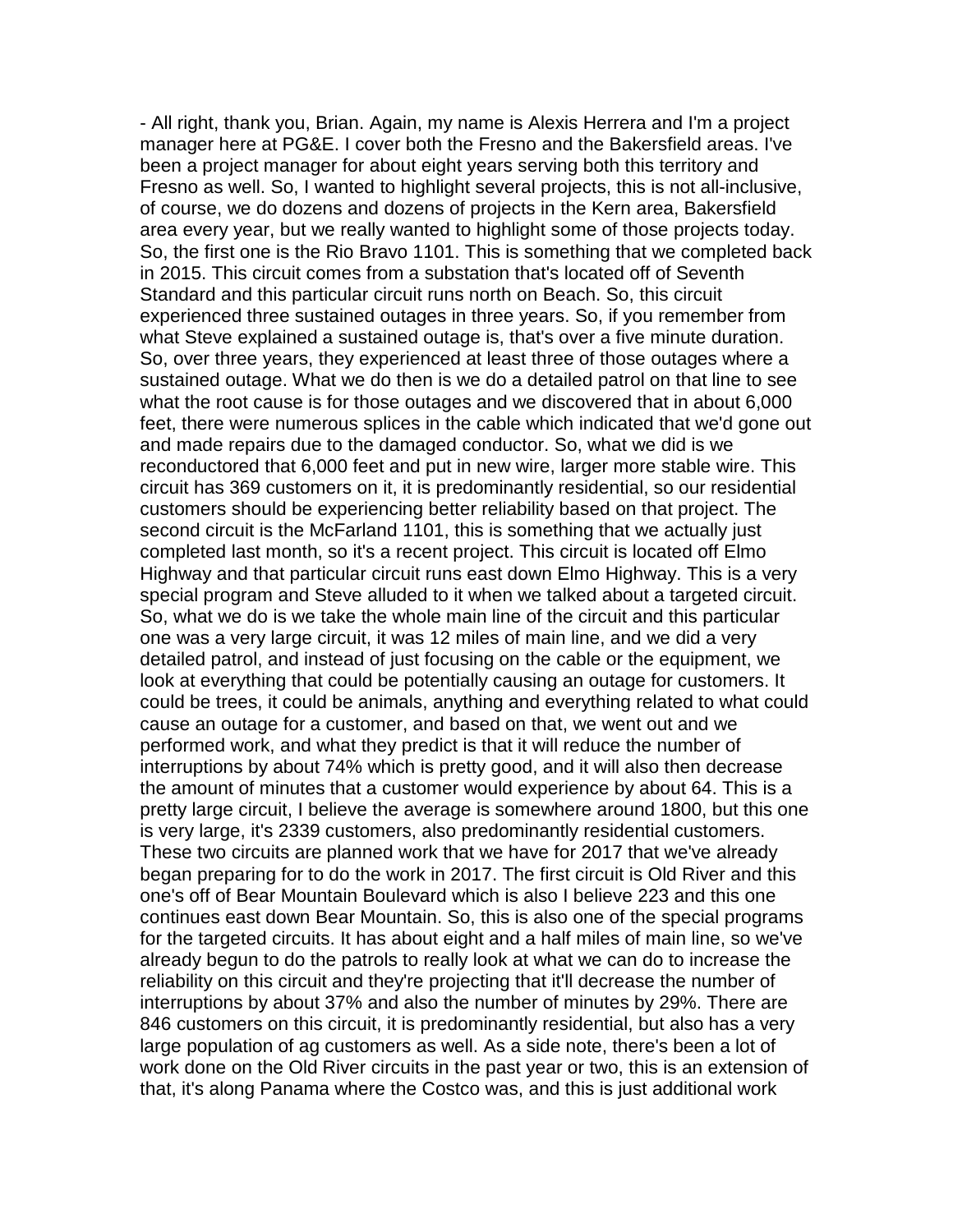that we're doing to really target this circuit and increase the reliability on the Old River's. The Wasco 1102 is also a planned project for 2017. This circuit also experienced three sustained outages in three years, so we took a look at that circuit and we realized that almost 7,000 feet we had again a large number of splices on that line due to repairs and a smaller conductor, so the plan is to go in over those 7,000 feet really reinforce that conductor with a larger conductor. It has 1366 customers and it is predominantly residential as well, but it also has a high number of ag and industrial customers related to that circuit.

So, that is the formal part of our presentation, wanted to thank Denis, Steve, Alexis, and Brian, if we give 'em a round of applause for their... work in putting together the presentation and also agreeing to present it to everyone today. Also, wanted to thank the larger group that have been working for several months to take that report which has a lot of great information and turn it into a presentation for customers. For those in the room, just wanted to note that we do have a customer rep here if anybody has individual questions on their account, we made sure we had someone here to help, so I wanted to Note that for folks here in the room, and at this point on the last slide, you'll be able to hear a rerecording or to re-listen to this presentation pge.com/ertownhall. As always our 800 number, 800-743-5000 is the best immediate resource for any questions about PG&E, whether it's bill questions, outage questions, that type of thing. At this point, wanted to see if we had any questions either in the room or on the phone. Our setup with WebEx, if there's a question on the phone, I'll repeat it here in the microphone, so let me start on the phone, and see if anybody has any questions for our presenters and I'm also gonna check in the room to see if there are any questions for our presenters, I'll give everybody 30 seconds or so to think about it if you might have a question. Hearing none, I wanted to thank you for participating, for calling, for attending, and for being a PG&E customer. We're here to support you. Reliability is really important to us. We're happy, as everyone noted, that we were providing customers with good reliability, but we know that there's always ways to improve and that's why we're working not just in the Kern division, but from across our entire service territory, so with that I'm gonna conclude today's presentation and call, thank you very much.

#### **Now the same meeting repeats.**

**This video takes place in Bakersfield, California, in a hotel conference room. There are multiple presentation slides on easels at the front of the room. There is also a screen with images from a PowerPoint presentation projected onto it. There are about seven audience members sitting in chairs, listening to the presentation. As the speakers talk, they occasionally refer to the changing PowerPoint Images on the projection screen at the front of the room.**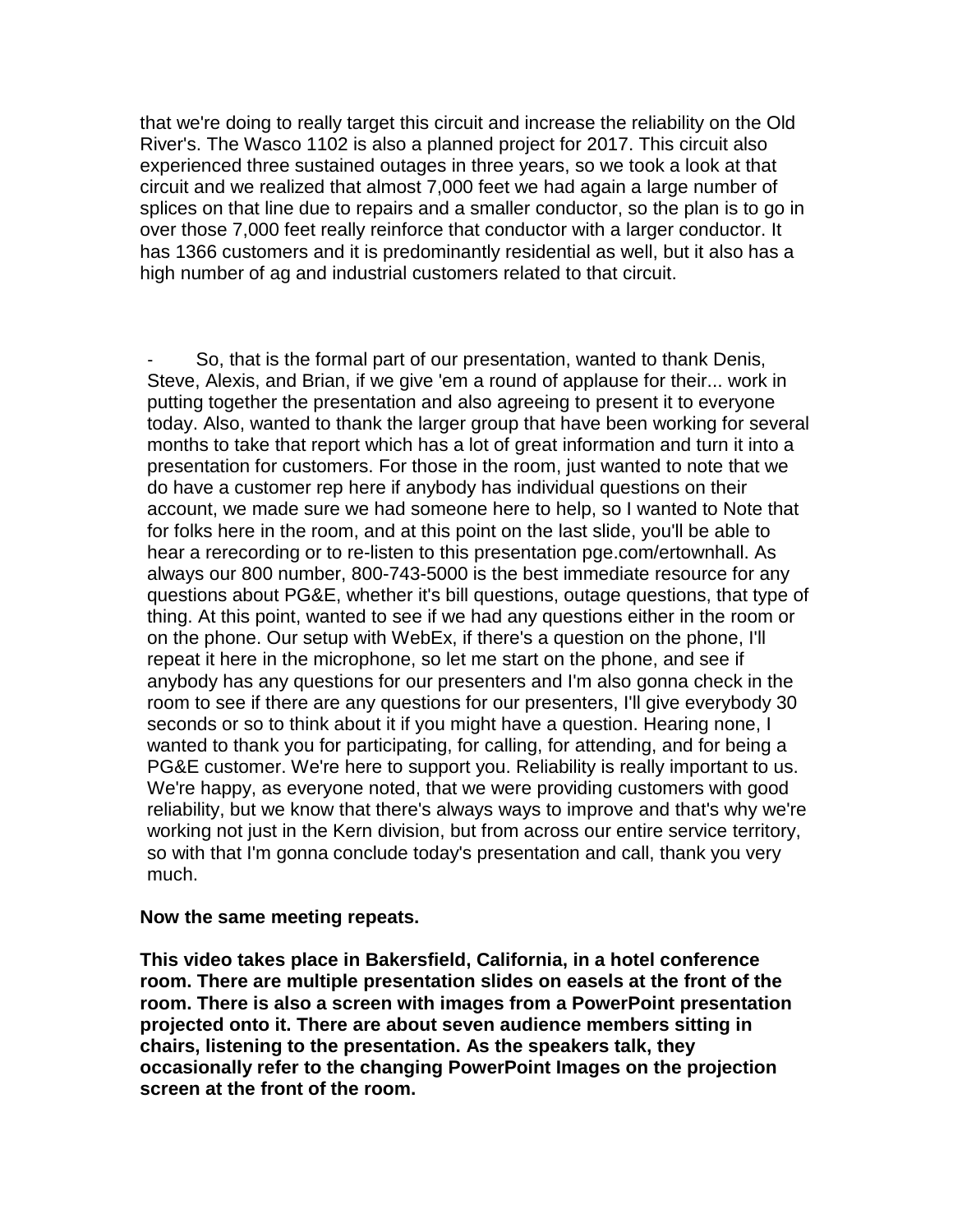## **The first speaker, Matt Nauman, is a friendly looking heavy-set man in his fifties wearing a solid blue PG&E shirt.**

Hello, everyone, my name is Matt Nauman with PG&E. I'm based up in the Bay Area, but I'm very happy to be down here in Bakersfield with my friends and colleagues and our customers today. Thanks for joining us on our Electric Reliability presentation. We have folks in the room here, obviously in Bakersfield and we also have WebEx, so we have folks listening in. If I can ask the folks on the phone to mute, we will have questions at the end of our presentation, but if you can mute yourself, I'd appreciate that. Also, if you're clicking in, click on the button that says Tiffany Refuerzo and that way you'll get the powerpoint and it'll be pointed in the right direction. So, let's start off with safety, something we always do, PG&E. If you're on the phone, obviously, assess your situation, make sure you know what you need to know to be safe. Here in the room, a couple of things here in the hotel, if we need to evacuate, we would just go out through the doors of the room and down through the double glass doors at the end of the hall, we'll assemble in the parking lot. We have sign-in sheets, so I'll ask Katy Allen to grab those to make sure that everybody is accounted for. Here at the Four Points Sheraton, they do have a defibrillator in the lobby if we, unfortunately, need something like that, it is available to us in the lobby. A lot of the PG&E are CPR qualified, so we have good support with that. Let me turn it over to Denise Newton who will kick off our presentation on reliability.

## **This next speaker, Denise Newton, is an attractive woman in her forties with blonde hair and a black blazer.**

- Thank you very much, Matt. Is it changing? Help me. Good afternoon, my name is Denise Newton and I'm a senior manager here for Bakersfield. My focus is on local customer experience and I work with a local leadership team on process improvements and determining and talking about how do we better show up as a group, how do we better show up in Kern County? So, a little bit about the agenda and what we're gonna talk about today. We're obviously gonna talk a little bit about the electric system. We're gonna talk a little bit about power outages and interruptions, what causes them, and what are we doing to help prevent power outages or your lights to go off during the day and during the evening. We're also looking at system-wide and local reliability statistics as well as what we're doing in our community and on our system to continuously improve reliability to keep your lights on and your power on, and then we'll have some time for questions at the very end. So, we've been energizing California for over 150 years. This is just a few statistics. We serve over 16 million people and we have 70,000 square miles. So basically, we're at the tail end of our service territory and we go all the way up to the Oregon border, and one of our regulators is the California Public Utility Commission. The employees here are very passionate about the community. We have over 600 employees that live and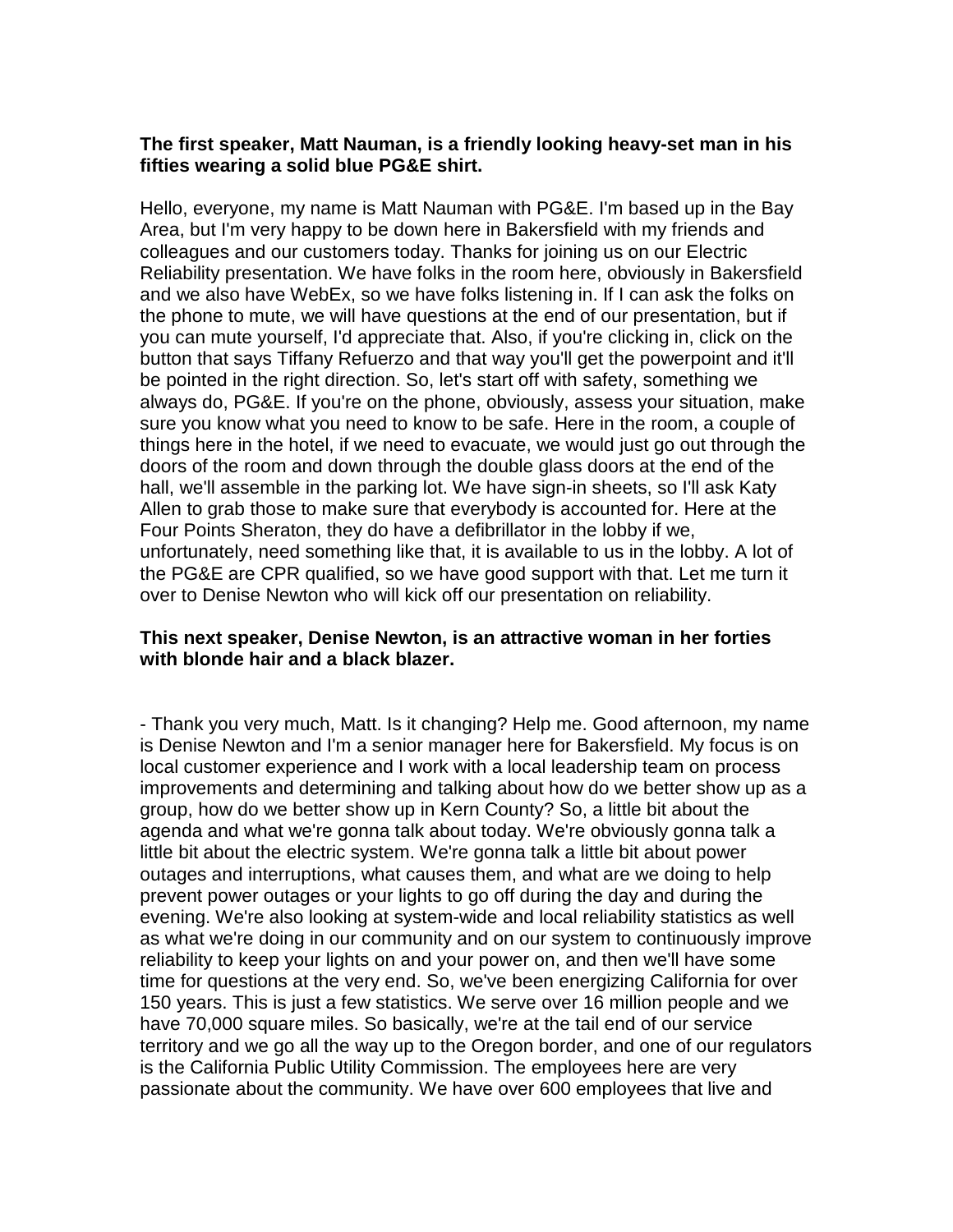work here in Kern County and we also support this community in many ways through volunteer hours that we support the community where we go out to different organizations. If you look at the pictures at the bottom, we do a lot of safety presentations. Safety is very, very important to our organization. We want people to be safe around our equipment and our facilities, and we also give scholarships to many students. We just recently gave a Solar Suitcase Award to a student at North High School where they are going to go for eight days to Kenya to be able to take this solar technology to help the people of Kenya which is really an amazing opportunity. We have also given over \$600,000 in Kern County through the community, through charitable giving. You can see up here some of the property taxes that we pay and the franchise fees that we pay to the city and the county. Hold on, I wanted to go back. A couple of organizations that we also support here locally that's important to this community are the Boys and Girls Club. There's a dodgeball tournament that we support. There's a lot of other funds. We do a lot of internships, job shadowing. We also work with the Alzheimer's Disease Association of Kern County and many other organizations. So, public safety and communicating with our customers is very, very important, and so one of the things that we started in the past few years is letting customers know what work we're doing out in the field, whether it's electric or gas, what we're doing to support the system and to support our community, and so some of that includes leaving door hangers on their doors if we're gonna be doing work in their area. We'll call residents if their home will be impacted by an electric outage or a gas outage, but also you may be curious about different projects or work that's going on in your community, and typically, if you're near the site of the work, you're gonna receive a letter or an in-person door-to-door discussion with somebody that's gonna talk to you a little bit about why we're doing the projects. We're gonna talk a little bit about some of those today. So, I wanted to introduce now Steve Calvert and he's responsible for our reliability system-wide for PG&E, so come on up.

#### **Steve Calvert walks to the front of the room. He is a slender man in his forties, wearing an white shirt and tie. He wears glasses and has close-cut gray hair.**

- Great, thank you, Denise.
- You're welcome.

- Good afternoon, everyone. I'm pleased to be here to talk to you about PG&E's electric reliability. PG&E owns and operates over 140,000 miles of electric distribution facilities, that's about 113,000 miles overhead line as well as 28,000 miles of underground line, that constitutes about 3200 circuits across our service territory. We also operate over 18,000 miles of transmission lines. So, you might be curious where our power comes from and how it actually gets to your homes. So, PG&E gathers energy from a variety of sources as you can see on the left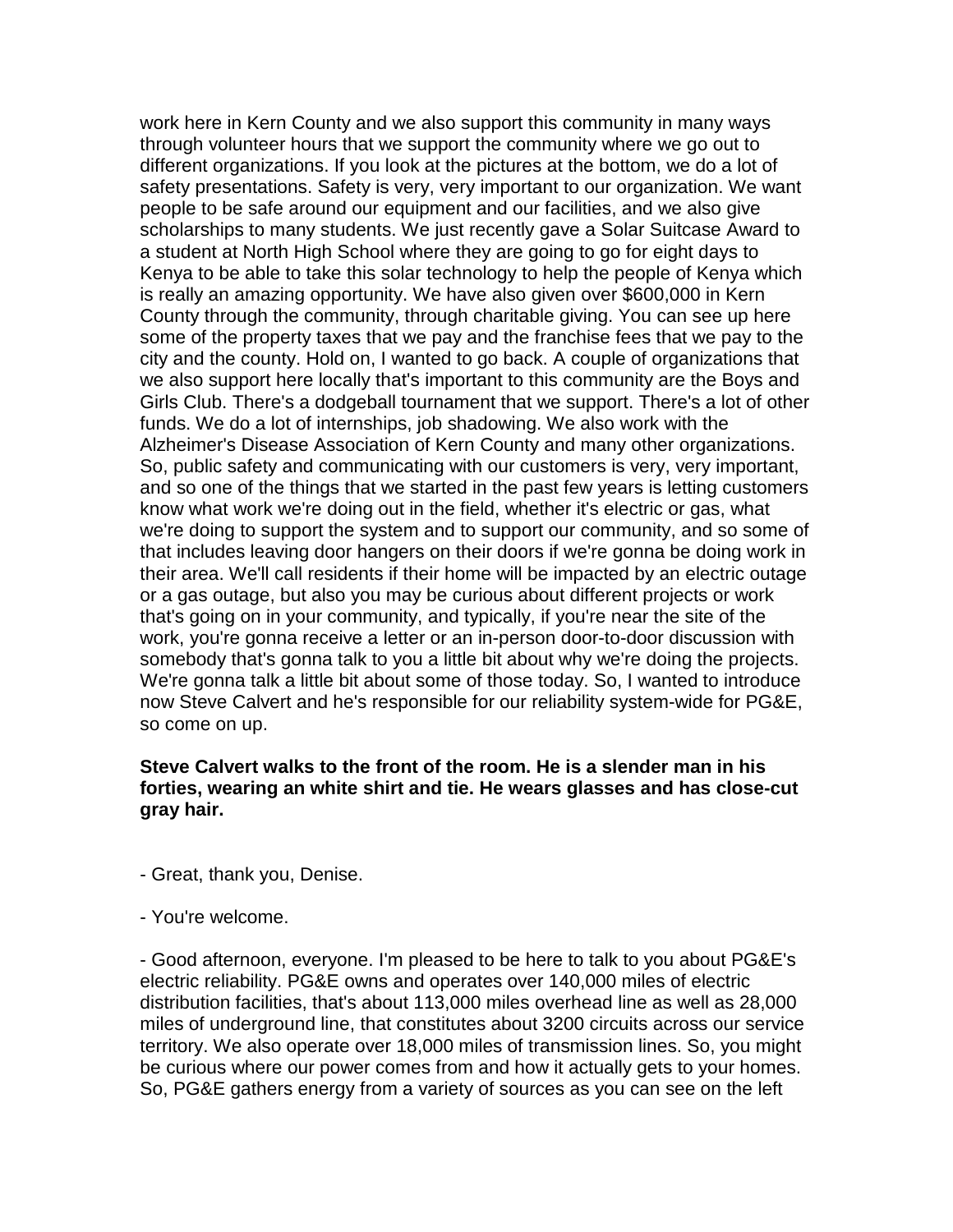slide. We have company-owned generation as well as various distributed energy resources including wind, solar, nuclear, et cetera, that power is generated from around 13,000, I'm sorry, 13,000 to 25,000 volts, it's then stepped up to a higher voltage where it's transmitted to the load centers, so the middle section of the slide talks about our transmission system. You might recall, we have over 18,000 miles of transmission, constitutes 60,000 volt lines, 115,000 volt lines, two 30,000 volt lines, and then the 500 kV lines are the ones that you see up and down the Central Valley on the large transmission towers, that power is then taken into the local neighborhoods and it's stepped down at a substation to what we call distribution voltage or our distribution circuits, that's typically distributed at, most commonly, at 4 kV, 12 kV, or 21 kV. It's then taken to a transformer that might be on your street either subsurface or on a pole, and then it's stepped down to a lower voltage before the power comes into your home. So, why are there outages at PG&E? Our goal is actually not to have any outages, but there are a certain number of cases that are outside of our control. Some of the major causes of outages include weather. Last year, it's noted in our annual report, there was a number of lightning storms that struck our service territory. We do have major events, major storm events that strike as well, I'll get into those definitions in a moment. Animal-caused outages are a big driver of outages on our system, whether that's birds or squirrels et cetera. Equipment failure is a major cause. Vehicle accidents, that's either cars driving off the road. It could be agriculture equipment striking a down guy or a pole or even large trucks running into a line, so vehicle accidents are a major cause and then third-party dig-ins or construction dig-ins are another driver of our outages. So, before I get into the metrics, the way we track reliability, I want to talk a little bit about the reliability categories and how we classify various outages. Momentary outages are those outages that last less than five minutes, more often than not, they're like five to 25 seconds in duration, you might see your lights blink and then come back on, that would be classified as a momentary outages. Outages that are greater than five minutes are known as sustained outages and that's the category of outages that I'll be talking about shortly, those are longer duration outages. We also have planned outages. Denise talked earlier about upgrades that take place on our system and replacement of facilities. We notify customers in advance, businesses as well as residential, and coordinate planned outages, so that we can do our necessary work, and then there's a category known as major events or major event days if you will. Typically, they've been averaging about six a year where it's a very unusual event and for reliability statistical purposes, those days are factored out of our reliability statistics. So, moving on, how does PG&E even know you have an outage and then how does that all roll up into our reliability system and improvement plans? On the left side of the screen, you'll see various sources of reliability data that comes to us. One is smart meter data. We have smart meters deployed across our system, they give us information on the voltage at customers' homes, whether there's a power outage, whether power's been restored as well as various other information. We get calls from customers, now that's still important part of customers notifying us. They all often tell us they heard an explosion or a line's down at a particular location, that all feeds into our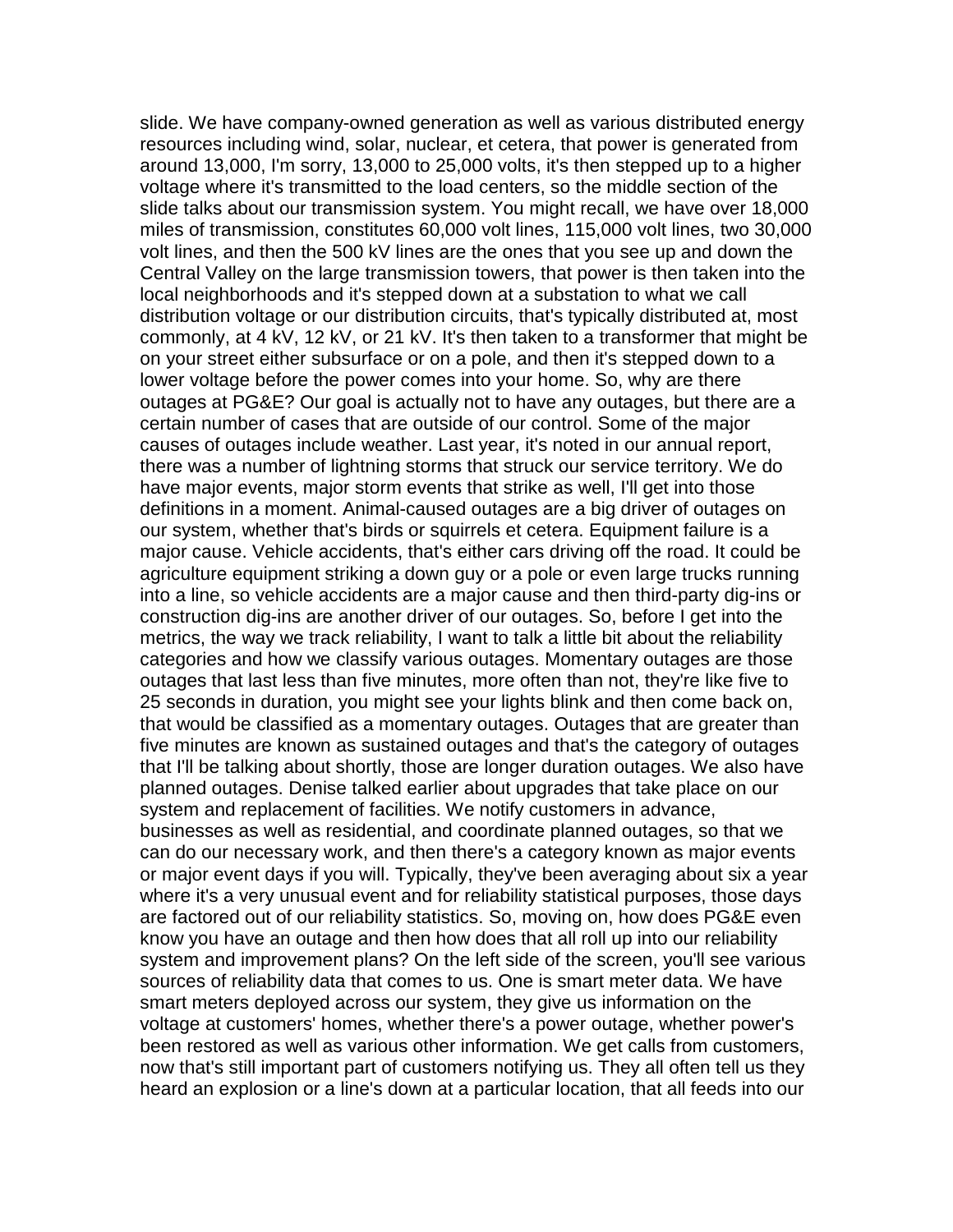response plans which I'll get into, and then we have automated systems where remote-controlled equipment that has sensors and relays in it that detect outages and immediately respond to our operating centers, so that they know when outages occurred. So, that information from all these various sources is gathered, much of it automatically, into our automated databases, although, some of it is logged manually such as the cause of an outage, that's all put into our outage systems and that translates into various industry-wide or industryused metrics such as`SAIDI, SAIFI, and CAIDI which I'll get into on the following slides. So, how do we manage reliability and once we have an outage, what's being done about it? So, the first step which all of you may be familiar with is immediate response. When an outage occurs, we have mostly typically a troubleman that's dispatched to the location where the outage was reported. They do various investigations, they evaluate the situation and then further resources are dispatched based on the severity of the outage. We have daily outage reviews which occur, most often there's a system-wide call at 8 AM where we talk about the outages that occurred the previous day, the duration of those outages, how many customers were affected, what improvements might be possible from our response in the previous day, what kinda actions we need to take to prevent outages from occurring again, so that's a system-wide call where we talk about the major events. There's also at a local level such is here in Bakersfield, we have weekly and as well as monthly meetings where we go over the outages that occurred locally, we look at repeat outages, the causes of those repeat outages, and we actually take actions such as putting up bird guards or spreading conductors or addressing any sort of deficiency in the system on an immediate turn level. I'll share with you some statistics shortly, but those statistics help drive our annual programs. So, we have annual programs of over \$200 million that we spend in upgrading electric lines, putting in distribution automation, so we can restore power faster, replacing cable, replacing transformers, installing fuses, various types of investments to limit the impact of outages when they do occur. So, I won't go through the formal definition of all these metrics that, what will tell you is the primary metrics that we use to measure electric reliability performance are SAIDI, SAIFI, CAIDI, and MAIFI. So, SAIDI is basically the duration of power outages that a customer may experience in a given year. So, if you've had two outages a year and they were a hundred minutes each, your SAIDI would've been 200. SAIFI is the frequency, that's how often your power goes out on a sustained basis. If you had one outage during the year, your SAIFI or your interruption frequency was one. CAIDI is a measure of how good we are at restoring power after an outage occurs, so this is the average restoration time, so once the outage occurs, how quickly do we get out there and restore customers and return the system to normal, and then MAIFI is very similar to SAIFI, but it's more on a momentary basis. I talked earlier about the definition of a momentary, we also track those short outages that occur. So, how's PG&E been doing? I'm pleased to announce that last year was our seventh consecutive year of record reliability. As you can see from the charts on the page, the average duration of outage from 2010 has dropped 39%, down from 157 minutes down to 96 minutes, so significant improvement and there's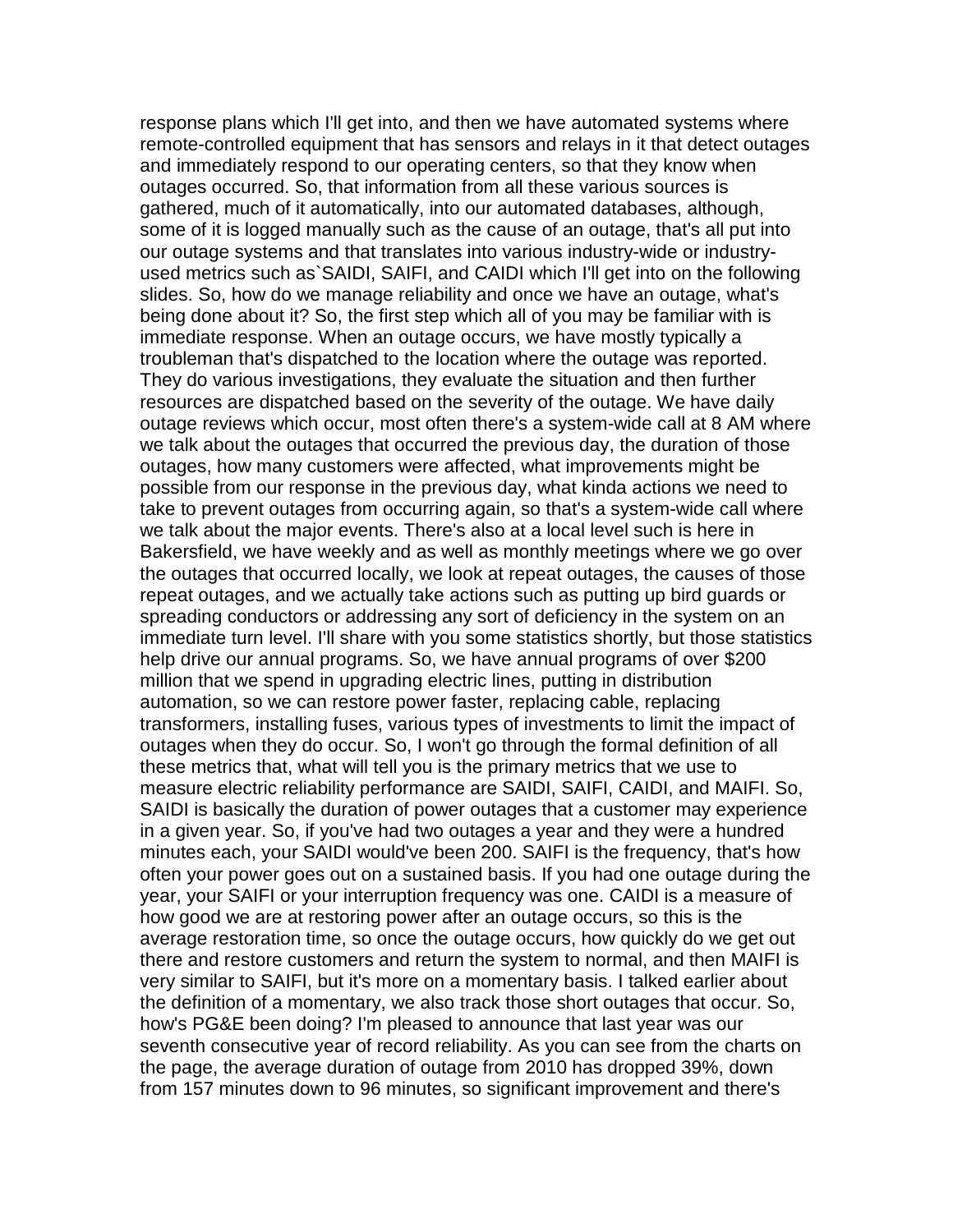even better news for the Kern district which we'll talk about shortly. From a frequency perspective, you can look at our SAIFI, again this is the number of interruptions a customer might experience, and again this is on the average, so you'll see some fractional numbers there, but we've dropped from 1.2 to .877, so that's less than one outage a year on average, and then the duration is the middle chart that we talked about, that's really how quickly we get the power back on, so we see about a 20 minute improvement in restoring customers once an outage does occur. You might ask how did we get there, how has PG&E seen such a significant improvement in reliability? Well, we made a significant number of new investments in our infrastructure, whether that's additional conductor replacement, replacing small wire, and wire with numerous splices in it. We've also deployed a lot of new technology around remote control and smart switches, so PG&E on just about 750 circuits, we have remote control capability where the smart switches will actually detect an outage, automatically reroute the power, and minimize the outage section automatically to a much smaller segment, so before a first responder is even dispatched, the system has already healed itself if you will and minimized the outage to a small segment. We have targeted programs which really look at our poor performing circuits and I'll talk about that shortly. We track the performance of all 3200 circuits across the system. We identify certain trends and we go out and we tackle various circuits every year as to what we call our worst performing or targeted circuit program, and we've also made a number of improvements in emergency response. We have a meteorology department, we track storms as they're coming in. We have a storm outage prediction model and it helps us determine where we should pre-staff our crews anticipating outages that might occur. So, how is our reliability in Kern division which is here in the Bakersfield area? I'm pleased to report that the numbers are actually even better. In the last 10 years, we've gone from 173 minutes which is 10 years down to 80 minutes last year, so that's the unplanned outages that have occurred across the system, so we've seen about 55% improvement there. You can see the numbers for yourself, from a frequency perspective, about one and half outages 10 years ago and now we're down to .87 or .862, and from a restoration perspective, you can see we've got about 20 minute improvement there and getting the lights back on faster. So, I talked earlier and this is a key part of our annual reliability report, we are required to report out on our worst performing circuits, so on the next two slides, I've identified 33 circuits, there are some duplicates, but they're selected based on the average duration of interruption over the past three years as well as the average frequency of interruption. Since we're here in Kern division, I've taken the opportunity to identify three circuits there's two on the duration page and one on the frequency page which is shown on the poor performing list. We'll also talk about what we're doing to improve the performance of these circuits. This is the frequency list as you can see. I think earlier I talked about the average customer in Kern had seen .862 interruptions per year, this particular circuit serving 358 customers saw about three times that many, 253. You'll find from the map as well as discussions later that these are rural circuits on the east and the northeast as well as the eastern part of Bakersfield. So, again, the poor performing circuits or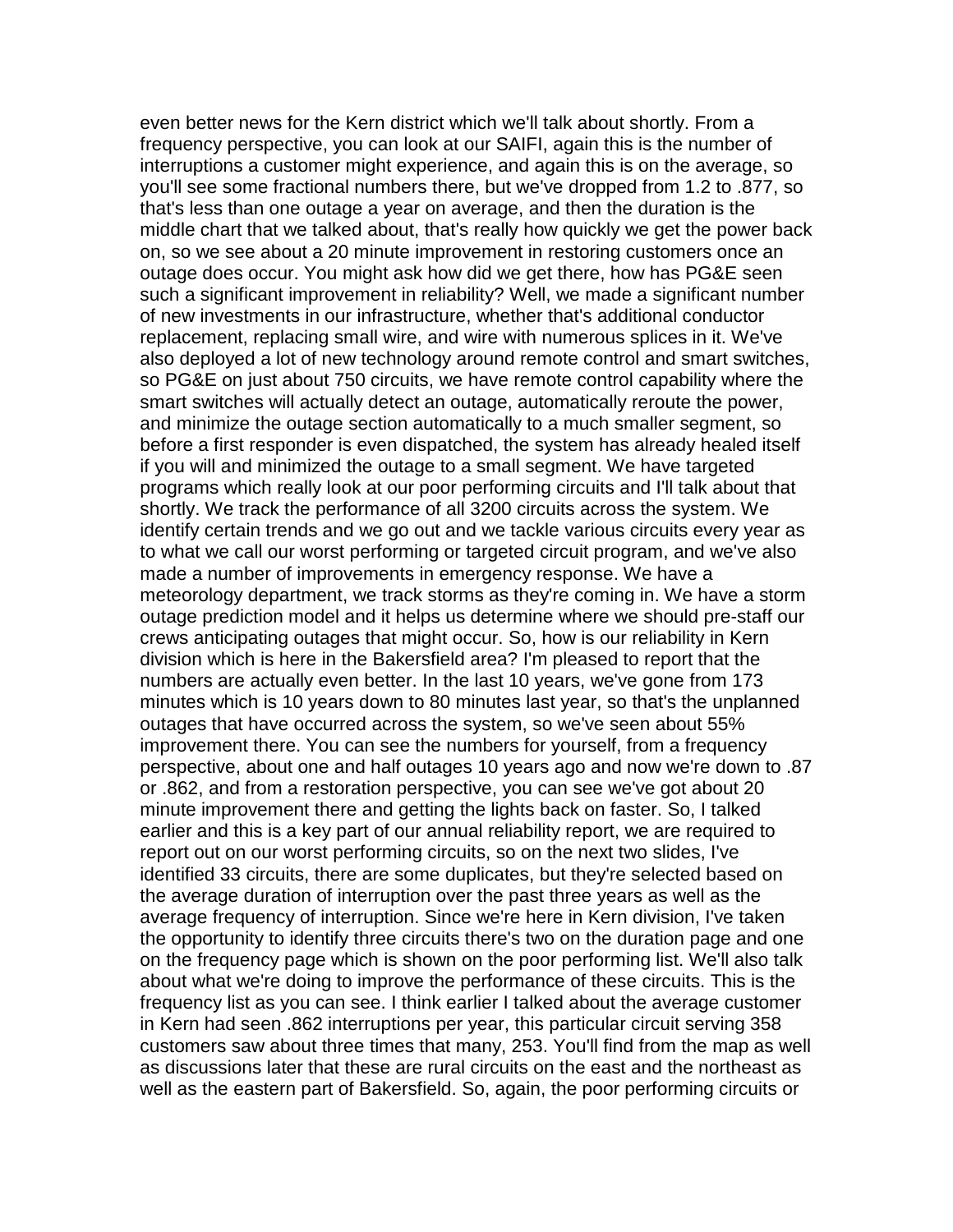the circuits targeted for improvement are actually shown here geographically. On the left of the screen, you'll see a system map showing the 33 circuits that were identified. Towards the bottom here, you'll see Bakersfield and three circuits identified. On the right, it's a little more specific, we've traced a portion of those circuits and the locations may actually be familiar with you as to where they're located. And more specifically, the three circuits are designated as the Poso Mountain 2101, Kern Oil 1106, and Lamont 1104. There's a brief description of where they're actually located and some of the causes of outages and what really drove their performance over the past three years. The first one, the Poso Mountain, you can see that we've had a number of animal-caused outages as well as weather-related outages on that circuit. PG&E has identified that as a poor performing circuit. As a result, we made a \$1.1 million investment in reliability on that circuit in 2014 and we're seeing improved results thus far. The Kern Oil circuit serves 668 customers. We've had a number of equipment failure events out there. The reliability team has since gone in and made some targeted improvements if you will to further sectionalize outages. One of the keys to improving reliability is that when an outage occurs, you wanna minimize the scope of outage, you wanna keep it as small as possible, so we do that through installing fuses and sectionalizing equipment to minimize the impact of customers and that impact on customers, and that's happened on the Kern Oil 1106, and then Lamont which serves 358. We've had a significant number of third-party caused accidents there, that's cars or as I talked about earlier farm equipment striking poles and thus causing outages, and we made some improvements on that circuit as well as we have other major improvements planned for 2018. So, with that, I know it was a high level of the PG&E system as well as a little bit of information around our performance here in Kern division, I'd like to hand the presentation over to Alexis Herrera and Brian To. Alexis is a project manager here for us. She leads the execution of many of our electric reliability projects here in Kern division, and I'm pleased to introduce her, Alexis?

- [Matt] Thanks, Steve. And again, just in case you joined us late on the phone, if we could ask you to mute. When we're through with the presentation, we will open it up for questions both in the room and on the phone, so I'm gonna hand it over to Brian and Alexis.

#### **The next Speaker, Brian To, is a fit middle-aged man with dark salt and pepper hair. He wears a beige PG&E shirt and black pants.**

- Thank you, Matt. Good afternoon, my name is Brian To. I am the distribution reliability supervisor for the Central Valley region which consists of Stockton division, Yosemite which is Merced, Fresno, and Kern. I reside in Stockton. However, we do have a local person as far as one person from my team, Juan Castillo, he lived and worked here in Bakersfield. He's in charge of reliability for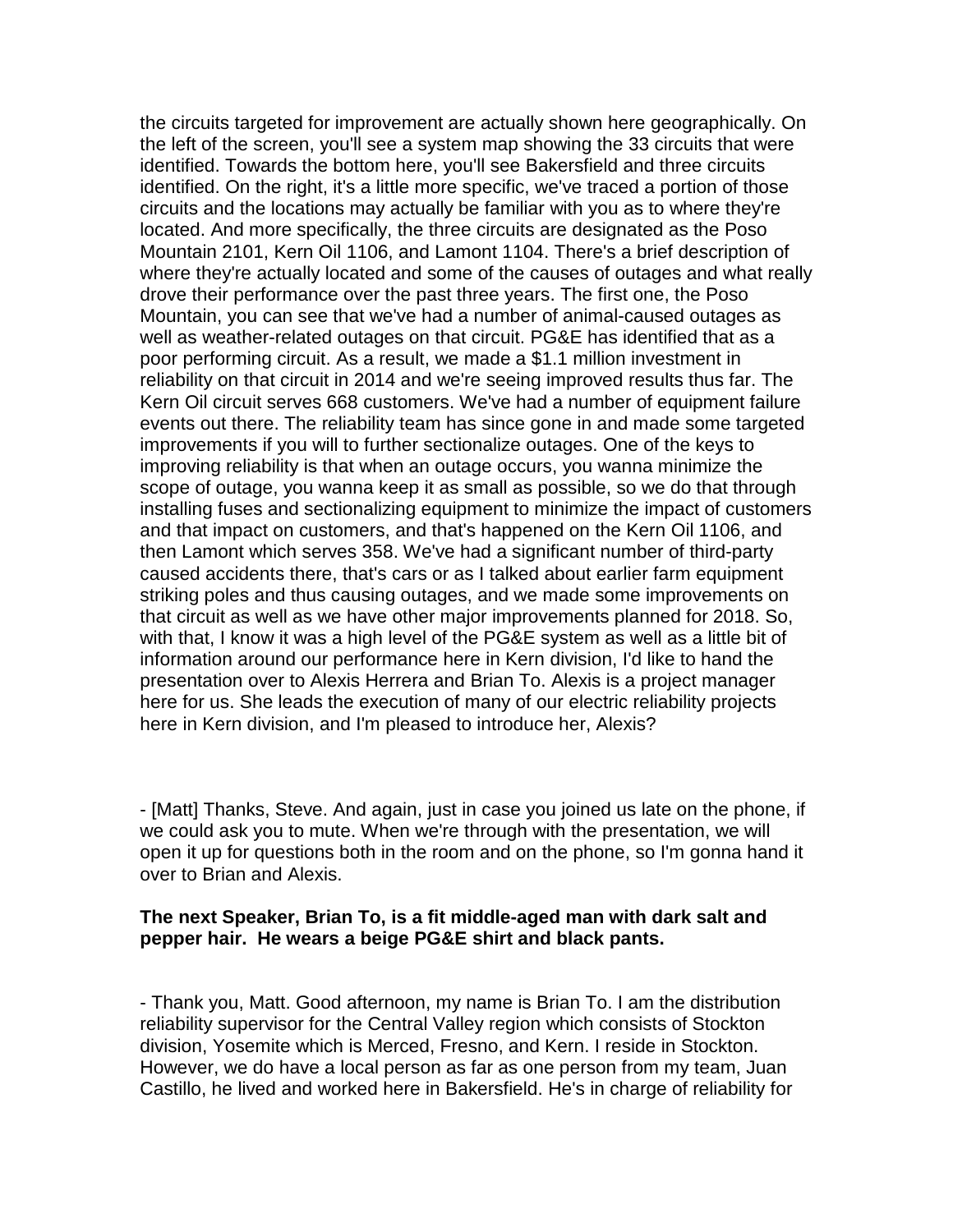the Bakersfield division. So, basically, this is the outline of Kern division or Bakersfield division. So, Kern division consists of 214 circuits. So, what Steve alluded earlier, we have three circuits that's on the worst performance. There are 214 circuits here in Kern division. Kern division has basically 9,165 miles and so basically, Kern division's basic cover of Kern County, obviously, San Luis Obispo County, and part of Santa Barbara County. There are five service centers in Bakersfield and the main one is located on Wible Street. Right, correct, Wible? So, as you can see, that's basically the top here, and here's our capital investment as far as in Kern County for electric distribution and transmission. In 2015, we invested \$133 plus million in Kern County and 2016, by the end of this year, we will be spending close to \$184 million and we plan to invest \$199 million in 2017 and a little bit over \$207 million in 2018. What does that consist of? Basically, upgrading substation, reconductor line, install new line overhead and underground, and also install protective equipments which Steve had talked about as far as smart technology. We talked about self-healing circuits. At this time, there are 42 self-healing circuits in Kern County and we plan to add three more for 2017. And Steve was talking about as far as reliability in Kern division as far as the minutes-wise, CAIDI and SAIFI. Here in Kern division, you see basically in 2015, there was 173.9 minutes, I'm sorry, in 2016 compared to 80.3, so it's a 50% improvement as far as within the 10 years, so we've done a lot of work and seen a lot of improvement as far as for the Kern division, and as you can see, also the SAIFI number, 1.46 in 2016 compared to .862 in 2015, so yeah, it's quite a bit reduction, so we're happy, obviously, we wanna continue to improve, so that's my team and I and Steve and his team and Alexis and her team will do everything we can in order to improve the reliability for Kern Division, so Alexis?

#### **Brian hands the mic to Alexis Herrera. She is an energetic woman in her thirties with curly long brown hair and a midnight blue, button-down PG&E shirt.**

- All right, thank you, Brian. Again, my name is Alexis Herrera and I'm a project manager here at PG&E. I cover both the Fresno and the Bakersfield areas. I've been a project manager for about eight years serving both this territory and Fresno as well. So, I wanted to highlight several projects, this is not all-inclusive, of course, we do dozens and dozens of projects in the Kern area, Bakersfield area every year, but we really wanted to highlight some of those projects today. So, the first one is the Rio Bravo 1101. This is something that we completed back in 2015. This circuit comes from a substation that's located off of Seventh Standard and this particular circuit runs north on Beach. So, this circuit experienced three sustained outages in three years. So, if you remember from what Steve explained a sustained outage is, that's over a five minute duration. So, over three years, they experienced at least three of those outages where a sustained outage. What we do then is we do a detailed patrol on that line to see what the root cause is for those outages and we discovered that in about 6,000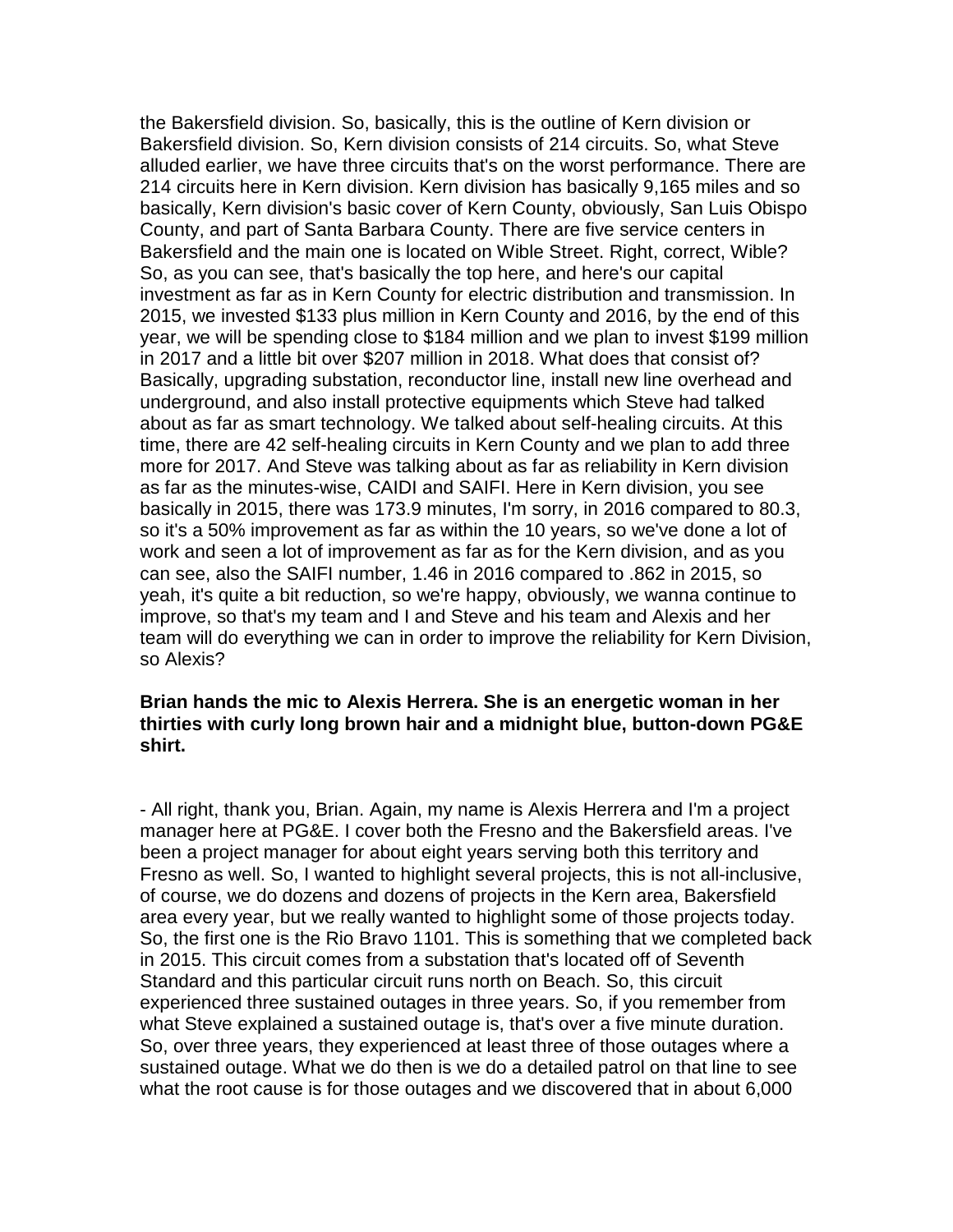feet, there were numerous splices in the cable which indicated that we'd gone out and made repairs due to the damaged conductor. So, what we did is we reconductored that 6,000 feet and put in new wire, larger more stable wire. This circuit has 369 customers on it, it is predominantly residential, so our residential customers should be experiencing better reliability based on that project. The second circuit is the McFarland 1101, this is something that we actually just completed last month, so it's a recent project. This circuit is located off Elmo Highway and that particular circuit runs east down Elmo Highway. This is a very special program and Steve alluded to it when we talked about a targeted circuit. So, what we do is we take the whole main line of the circuit and this particular one was a very large circuit, it was 12 miles of main line, and we did a very detailed patrol, and instead of just focusing on the cable or the equipment, we look at everything that could be potentially causing an outage for customers. It could be trees, it could be animals, anything and everything related to what could cause an outage for a customer, and based on that, we went out and we performed work, and what they predict is that it will reduce the number of interruptions by about 74% which is pretty good, and it will also then decrease the amount of minutes that a customer would experience by about 64. This is a pretty large circuit, I believe the average is somewhere around 1800, but this one is very large, it's 2339 customers, also predominantly residential customers. These two circuits are planned work that we have for 2017 that we've already began preparing for to do the work in 2017. The first circuit is Old River and this one's off of Bear Mountain Boulevard which is also I believe 223 and this one continues east down Bear Mountain. So, this is also one of the special programs for the targeted circuits. It has about eight and a half miles of main line, so we've already begun to do the patrols to really look at what we can do to increase the reliability on this circuit and they're projecting that it'll decrease the number of interruptions by about 37% and also the number of minutes by 29%. There are 846 customers on this circuit, it is predominantly residential, but also has a very large population of ag customers as well. As a side note, there's been a lot of work done on the Old River circuits in the past year or two, this is an extension of that, it's along Panama where the Costco was, and this is just additional work that we're doing to really target this circuit and increase the reliability on the Old River's. The Wasco 1102 is also a planned project for 2017. This circuit also experienced three sustained outages in three years, so we took a look at that circuit and we realized that almost 7,000 feet we had again a large number of splices on that line due to repairs and a smaller conductor, so the plan is to go in over those 7,000 feet really reinforce that conductor with a larger conductor. It has 1366 customers and it is predominantly residential as well, but it also has a high number of ag and industrial customers related to that circuit.

So, that is the formal part of our presentation, wanted to thank Denis, Steve, Alexis, and Brian, if we give 'em a round of applause for their... work in putting together the presentation and also agreeing to present it to everyone today. Also,